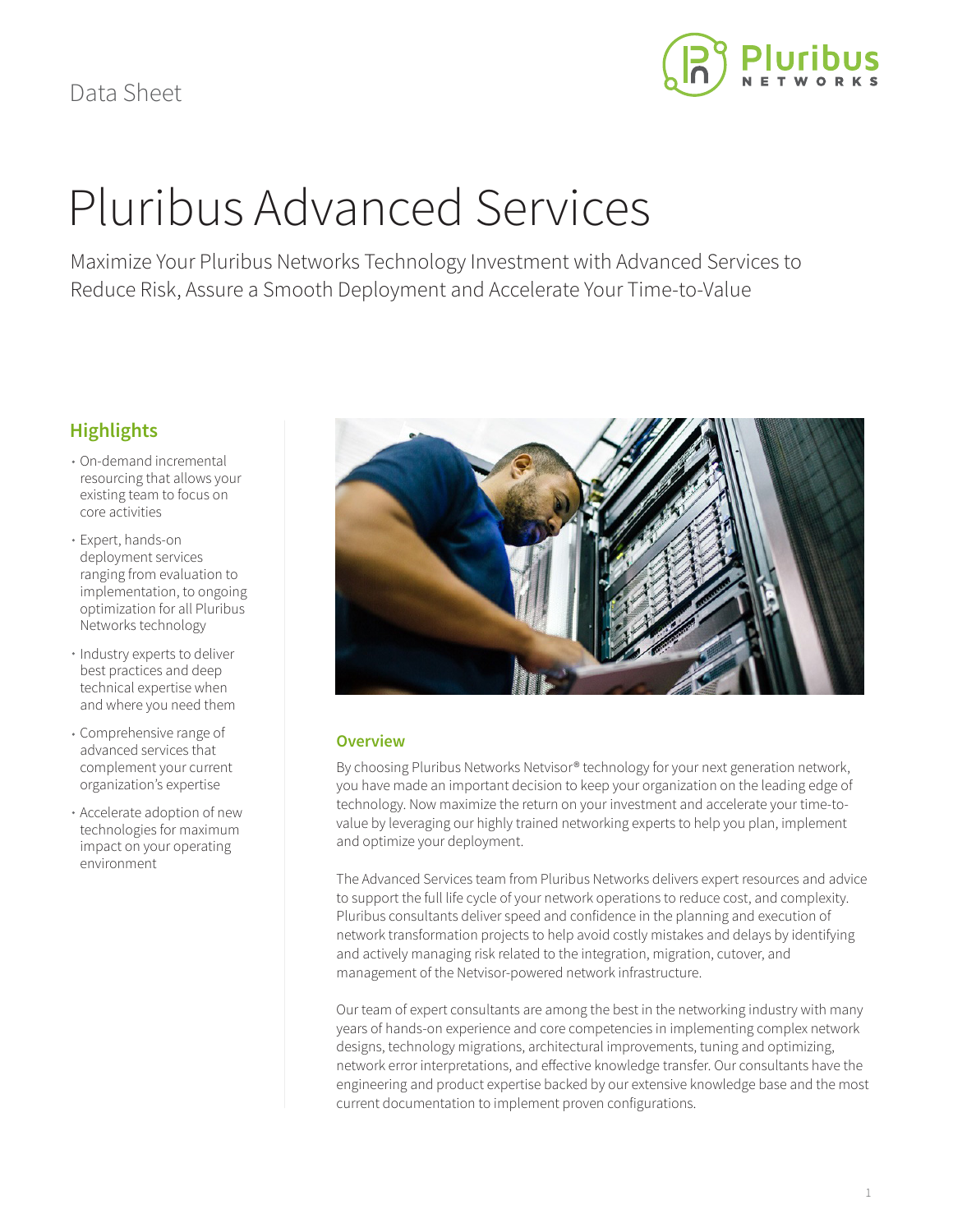

Pluribus Advanced Services capabilities include:

- Assessment services
- Network design and systems integration
- Planning, implementation and optimization
- Technology migration and interoperability
- Operational scale and knowledge transfer

### **Flexible, On-Demand Resources**

From implementation to ongoing tuning and optimization, Pluribus Networks consultants are available to augment your existing network operations staff and accelerate rollout to support large deployments, bridge resource gaps or drive new technology initiatives that help your organization transition to a cloud-optimized network. This can encompass a partial technology refresh where existing infrastructure will be leveraged, a substantial technology refresh, or a completely new infrastructure architecture.

Our highly trained, experienced technicians leverage industry best practices and Pluribus Networks expertise to help guide your organization through the most challenging integration projects to enable a highly reliable, and resilient operating environment, while reviewing compliance requirements and security policies to assure business assets are protected to actively reduce the risk of implementing new technologies.

Advanced Services elements include:

- **Design** Our consultants review current network design and operational processes to identify performance optimization opportunities and deliver design recommendations that are aligned to an organization's specific goals and requirements. Particular focus will assess how to best leverage existing infrastructure, identify potential implementation gaps and risks, and define comprehensive implementation, testing, and migration plans.
- **Planning** Our consultants can provide project coordination and planning expertise to streamline your project and accelerate implementation. Our consultants will gather data on existing configurations, identify end-state goals, validate that the needed equipment is available, and craft a detailed deployment schedule.
- **Project Management** Our network consultants can provide a wide-range of project management services to support simple to highly complex network transformation projects. Our project managers collectively have decades of experience implementing and operating network and security technologies and leverage best practices.
- **Network Integration** The typical network environment is highly diversified, consisting of multi-vendor technologies. Our expert consultants will help simplify the complexity by integrating Netvisor-powered devices with your existing network environment to ensure complete interoperability and seamless operation.

• **Implementation Services** — Once a final design is ratified, our consultants can lead or augment your team to build-out the Adaptive Cloud Fabric™ environment. Pluribus Networks Jumpstart Services are available to help your team configure, implement, and validate your specific deployment for optimal performance.

## **Advanced Services Offerings**

Advanced Services from Pluribus Networks are as elastic as the network and are available as semi-custom packaged Jumpstart Services, or on a completely customized project basis. Our Jumpstart offerings are designed to provide focused turn-key services built from a pre-defined framework, to support specific aspects of an implementation project within defined time increments to best align to budgets and resource requirements.

Pluribus Networks Jumpstart Services include:

# *Network Evaluation and Optimization Jumpstart Service*

The need to proactively evaluate and implement corrective adjustments to the network to maximize performance on an ongoing basis is critical. Consequently, tuning and optimizing the network requires continuous improvement in the network design by understanding current state and anticipating future requirements. Constant assessment and adjustments results in better performance, higher availability, more predictable service levels, and reduces operational costs.

Pluribus consultants can perform in-depth network health assessments, review device configurations, review performance monitoring analytics data, review monitoring and alerting definitions and policies and discuss deployment-proven best practices. Pluribus consultants can make detailed recommendations for changes to the architecture and specific configurations to assure the network is continuously tuned and optimized based on business and operational expectations.

The Network Evaluation and Optimization service can be used as a comprehensive initial network assessment, or as part of a proactive strategy to continuously tune and optimize an existing Netvisor-powered network. This service can be provided on-site or remotely to help assess current network architecture and help the IT team to identify areas for optimization and consolidation.

The basic Network Evaluation Service includes:

- Two-hour initial phone consultation
- Extensive network evaluation, may include remote access into existing network
- Recommendation for optimizations and transformation

More extensive and customized evaluation and optimization programs can be defined to meet the requirements of your organization.